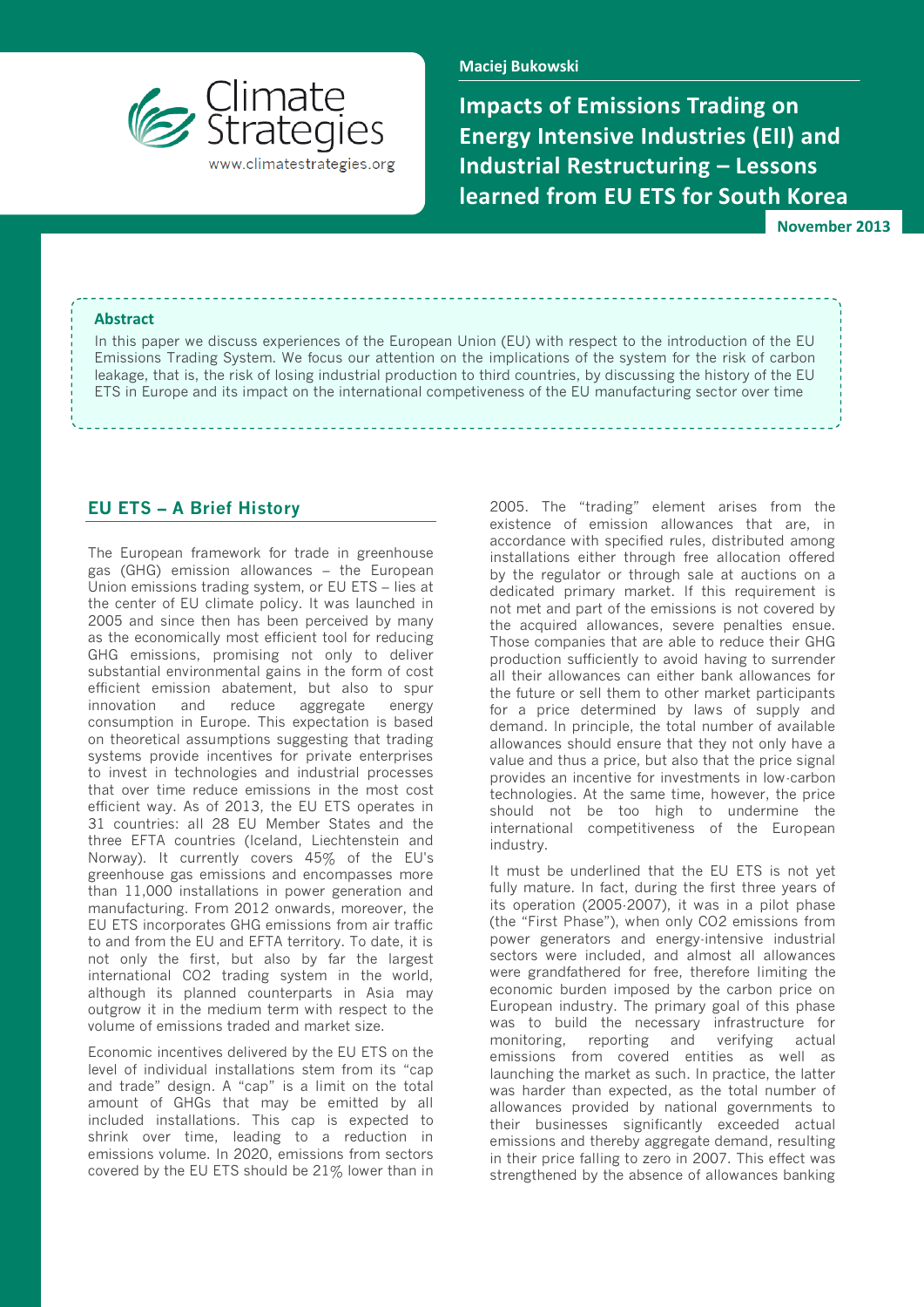and the fact that they became invalid after the end of 2007. Still, the duty to report emissions and surrender allowances yielded more accurate data on emission levels and enabled Member States to set the national caps at a more reasonable level going forward.

In the Second Phase (2008-2012), significant changes were introduced to the system. First, nitrous oxide emissions from the production of nitric acid were incorporated. Second, the EU ETS was extended to the three EFTA states – Iceland, Liechtenstein and Norway. And third, the number of freely distributed allowances fell slightly, whereas the penalty for non-compliance more than doubled to € 100 per tonne. At the same time, however, the purchase of offset credits from the Clean Development Mechanism (CDM) and Joint Implementation (JI) was allowed, significantly lowering the demand for emission allowances and creating demand for international carbon credits, which in turn provided an incentive for clean energy investment in developing countries and transition economies. Because the cap was tightened by 6.5% compared to the First Phase, the European Commission expected that the price of allowances should grow. Given the unexpected onset of the economic and financial crisis which began in 2008, however, and resulted in a collapse of European economic output and energy demand, further reducing GHG emissions due to a rapid decline in industrial production, this price increase never occurred. Instead, a clear downward trend in the carbon price has been observed, meaning that the role of the EU ETS as a driver of low-carbon investments in heavy industry or power sector has probably been negligible. Moreover, the ability to bank allowances enabled European firms to carry over unused allowances, causing a substantial oversupply in the market in early 2013.

As of 2013, the EU ETS is in its Third Phase, which will last until 2020. Substantial changes have been implemented relative to the previous two phases as a logical consequence of the experiences gathered and the evolving policy goals. First of all, a single, EU-wide cap on emissions has replaced the previous system of national caps. Moreover, auctioning has substituted grandfathering as the default allocation method, with an intention to remove a political incentive to shield certain industries from the costs of climate policy. In 2013, more than 40% of allowances will be auctioned, and this share will rise progressively over the next years. All of these measures have not caused the desired increase in the carbon price, however, as demand for allowances remains relatively low due to the sluggish recovery of the European economy from the 2008 crisis and because their supply was determined in the pre-crisis period, when policy makers assessed economic growth prospects much more optimistically.

Observers and market participants are therefore currently engaged in a controversial discussion about whether there is a need to accelerate the

steady decline in emission allowances in upcoming years. Proponents of this solution (Neuhoff and Shopp, 2013) claim that the current price of carbon provides almost no incentive for low-carbon investments and eco-innovations. Opponents (see among others the Member of European Parlament Eija Rita Korcholla, 2013, or Zachmann, 2013) reject this argument, maintaining that prices are rather an outcome of market forces, and should therefore not be manipulated by regulators. They point to the fact that it would be problematic to undertake such a decision in the middle of an economic slowdown because of the risk that any intervention will be reversed when, hopefully, the European economy returns to its previous growth dynamics. One of the most popular claims of critics, presented by many industrial associations (e.g. CEMBUREAU, 2013, or EURELECTRIC, 2013) and some governments in Europe (e.g. Poland, see Sartor and Specer, 2013), argues that policy makers should not underestimate the risk of carbon leakage that could materialize when European climate policy replaces market instruments with discretionary steering.

# **Carbon Leakage: A Spectre in the EU ETS System**

Carbon leakage describes the hypothetical situation when certain business models became uncompetitive in a given country due to the rising costs of CO2 emissions and, because of that, relocate to another country with less stringent environmental constraints. Carbon leakage is likely if climate change policies heavily impact prices of goods manufactured in one country while international prices remain steady. In a world of mobile goods and capital, such disparities will either lead to an increase in imports or relocation of production to a third country. It is widely accepted (see Carbon Trust, 2007 and 2010; Reinaud, 2008; Alexeeva-Talebi, 2010; Bruyn et al., 2013; Sato et al., 2013) that this risk may be especially high in industries with particularly high energy consumption or in those that directly emit large amounts of GHG. In both cases, exposure to the negative consequences of an increasing carbon price is non-negligible.

The most exposed sectors include organic chemistry and the steel, glass, cement and paper industries. The EU ETS may potentially result in carbon leakage if its impact on the operational costs of these sectors is large enough to undermine their international competitiveness. Three types of carbon leakage are mentioned in the literature (Bruyn et. al., 2013; Carbon Trust 2010). First, leakage may occur through shifting trade patterns, when EU production loses its competitive advantage on international markets and thus market share because of the rising costs of manufacturing in Europe due to the EU ETS. Second, carbon leakage may be induced by the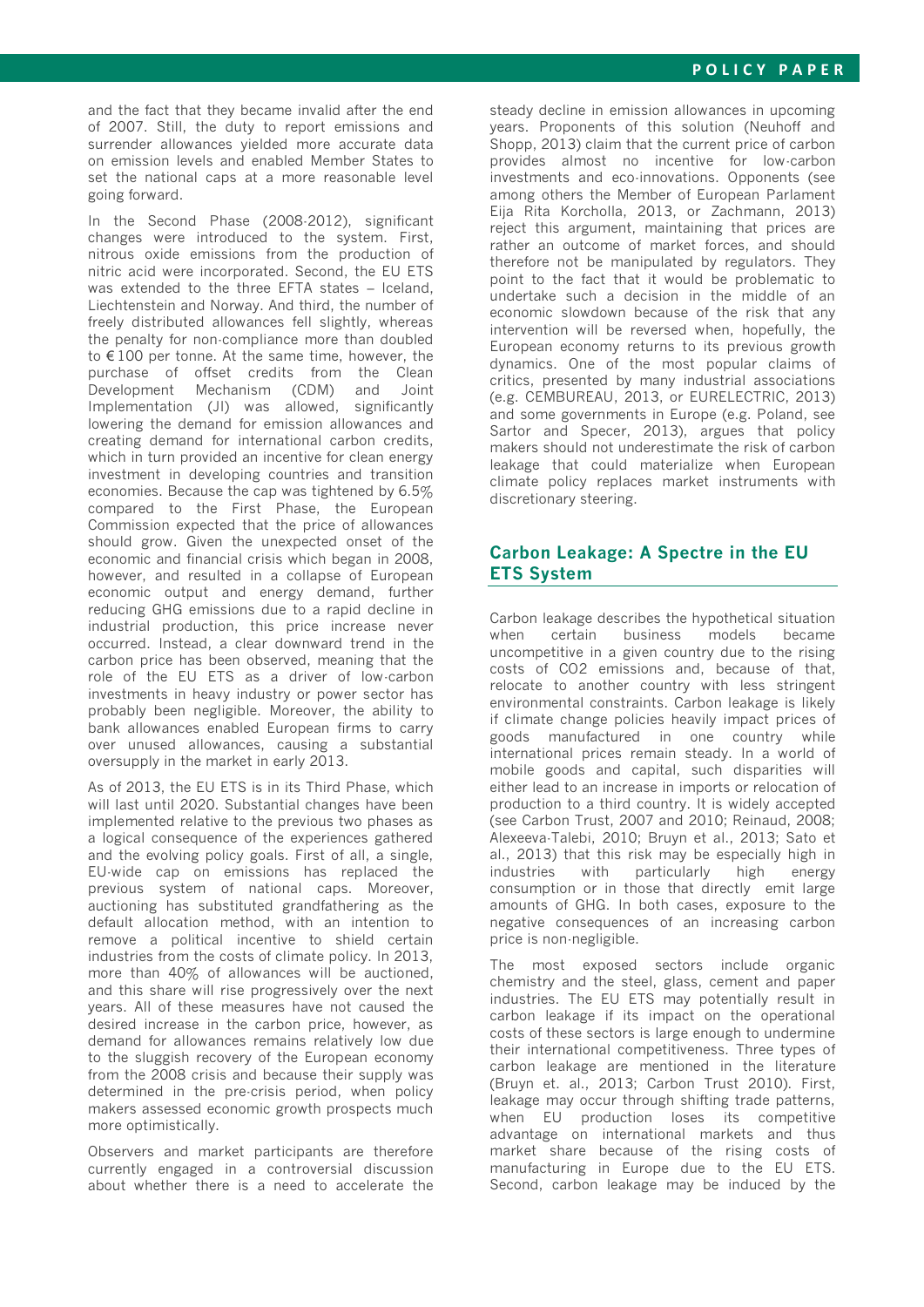capital markets when investments begin favoring countries without stringent climate policies over those that have introduced carbon pricing. Last but not least, an indirect effect may play a role when the reduced energy demand in the EU will lead to a lower price of fossil fuels worldwide and encourage their larger consumption in other countries.

As highlighted by Climate Strategies (2009), unilateral carbon pricing can affect corporate operations and investment decisions through its impact on international energy markets, production costs and the dynamics of technological innovation and policy diffusion. Although the net effect of this impact was a priori unknown at the time the EU ETS was launched, energy intensive industries in Europe successfully pushed for a risk-averse approach towards carbon pricing of industrial emissions. They argued that strong exposure to global competition in the cement, steel or aluminum industry does not allow European producers to pass through the nominal costs of carbon to consumers. In the absence of free allocation, they would need to displace their operations to countries with no comparable regulations. Such claims contributed to the decision to allocate a vast majority of allowances for free in the First and Second Trading Phases. Concerns about the reality of carbon leakage as a consequence of climate policy resurged when the carbon market in Europe entered its Third Phase, however.

Whereas in the First and Second Phases between 2005 and 2012 most, if not all, of the potentially endangered industries received free allocation of emission allowances, the third phase of the EU ETS has introduced auctioning as the default method of allowance allocation. For sectors at risk of carbon leakage, however, free allocation is still the rule. The EU ETS Directive foresees a benchmarking

#### **Chart 1. Value added at stake and UK trade intensity**

25%

approach under which the most efficient 10 per cent of installations – those with the lowest emissions – receive 100 per cent of the allowances they require for free, while all other installations receive less, according to their actual technological performance. The potential impact of carbon pricing on production costs and international competitiveness is not uniformly distributed across sectors and countries.

Relatively more endangered are those companies that emit large amounts of GHG directly and have to acquire emission allowances on the carbon market. If, at the same time, they operate in a very competitive international environment with small operating margins and high demand elasticity in prices, their ability to pass through carbon costs to their customers is small, if not zero. If a sector can absorb additional prices of carbon by reducing other outlays such as wage or energy bills, chances are much higher that industry can keep up its profits and market share. However, if the carbon intensity of power production in a country is large enough, the carbon price can also affect the operating costs of industry through increased energy prices. Therefore, ceteris paribus, some European countries can be more endangered by the risk of carbon leakage than others. States with a significant share of heavy industry in the manufacturing sector, as well as those with a large share of coal in the energy mix, are more likely to be confronted with the risk of carbon leakage than those with less carbon intensive economies

The relative importance of the EU ETS for the internal and external competiveness of selected industries further depends on such factors as transportation costs, trade regulations, market structure (e.g. monopoly) or sectoral competition (dominated by multinationals or domestic producers), and so on. The complexity of this



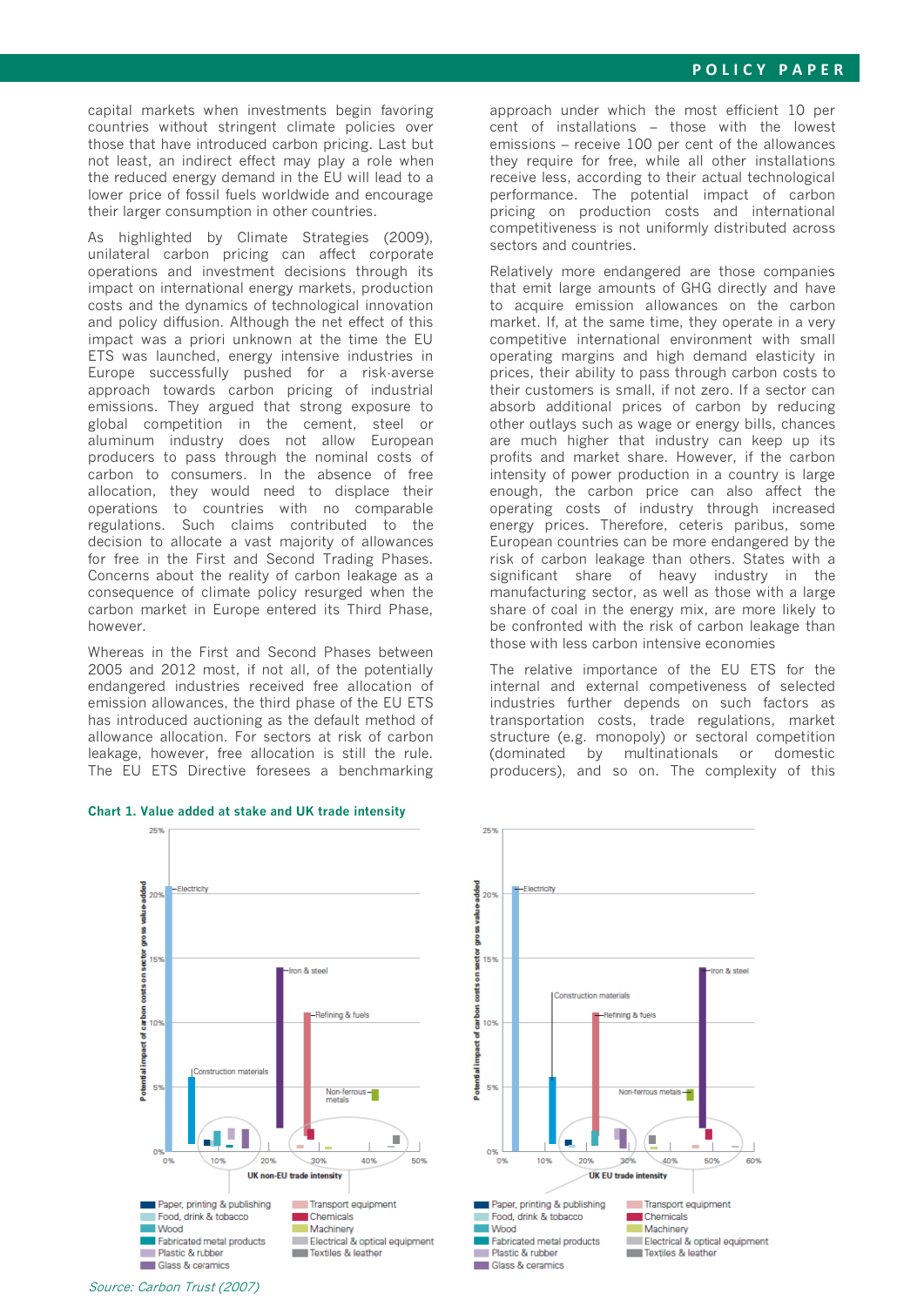picture is only partially reflected in the EU ETS Directive, which defines the threshold for sectors exposed to a significant risk of carbon leakage. It is defined as (a) sectors which have a cost impact, calculated as a proportion of the Gross Value Added, of at least 5%, in combination with a trade intensity of 10% or more; (b) sectors with a cost impact of at least 30%; (c) sectors which have a trade intensity of at least 30%.

All European manufacturers who fulfill the enumerated criteria are protected from the effects of carbon pricing under the EU ETS by receiving free allocation of allowances. All other sectors receive 80% of the allowances they need for free in 2013, but over time this share declines to 30% in 2020. In order to identify industries that are entitled to such protection, the European Commission, "on the basis of clearly defined criteria and after extensive consultation with stakeholders", publishes every five years the official list that enumerates sectors and subsectors entitled to free allocation. As of 2013, the list contains about 170 sectors, covering a large segment of industrial emissions in the EU. The large number of sectors thus protected reflects the fact that the "trade-intensity" criterion has proven an efficient door opener for many industries, allowing a majority of them to find inclusion in the "carbon leakage list". Based on the cost criterion alone, only cement and lime would have been included in the list (Cooper and Droege, 2010).

From a theoretical perspective, industrialists' reluctance to accept the necessity to pay for emission allowances seems to be relatively weak. On the one hand, the simulations of Oxford Economics (2007) argue that full auctioning would cut EU GDP by 0.5% in the medium term, provided that the increase in carbon price would be  $\epsilon$  25/ton. On the other hand, the IPCC (2007) report presents the position that carbon leakage will only have minimal effects on macroeconomic performance, comparable to exchange rate fluctuations. Many authors point out that certain sectors are more exposed than others to the risk of carbon leakage. Among others, an analysis by the Carbon Trust (2010) concludes that only cement, steel and aluminum should be concerned about this risk. By contrast, Alexeeva-Talebi (2010) has shown that cement companies can pass through a majority of the additional costs to their customers. As a result, the estimated level of cost pass-through, and therefore the potential negative impact of the EU ETS, is very diversified across sectors (i.e. 0% to 75%). A conflicting view is held by Oberndorfer et al. (2010), who show that with the exception of ceramic goods, most sectors are capable to pass through only parts of their costs into output prices. This would mean that many European industries should take into account the possibility of serious carbon leakage in their sector.

Still, only sectors with unequivocally low passthrough potential are really exposed to the carbon leakage risk per se. For instance, Reinaud (2008) finds no EU ETS impact resulting in carbon leakage. Different studies show different carbon leakage likelihoods for different sectors, which can either reflect different methodologies applied (econometric or CGE modeling) or different data sets used (source data or lengths of time series). In particular, ex-post and ex-ante studies generally seem to have different views on the problem. Whereas the first group typically comprises studies that point to a relatively large risk of carbon leakage, the second category is dominated by studies that do not identify any real leakage phenomena in the historical data.



**Chart 2. Indirect EU ETS costs on Polish industry without (top) and with (bottom)**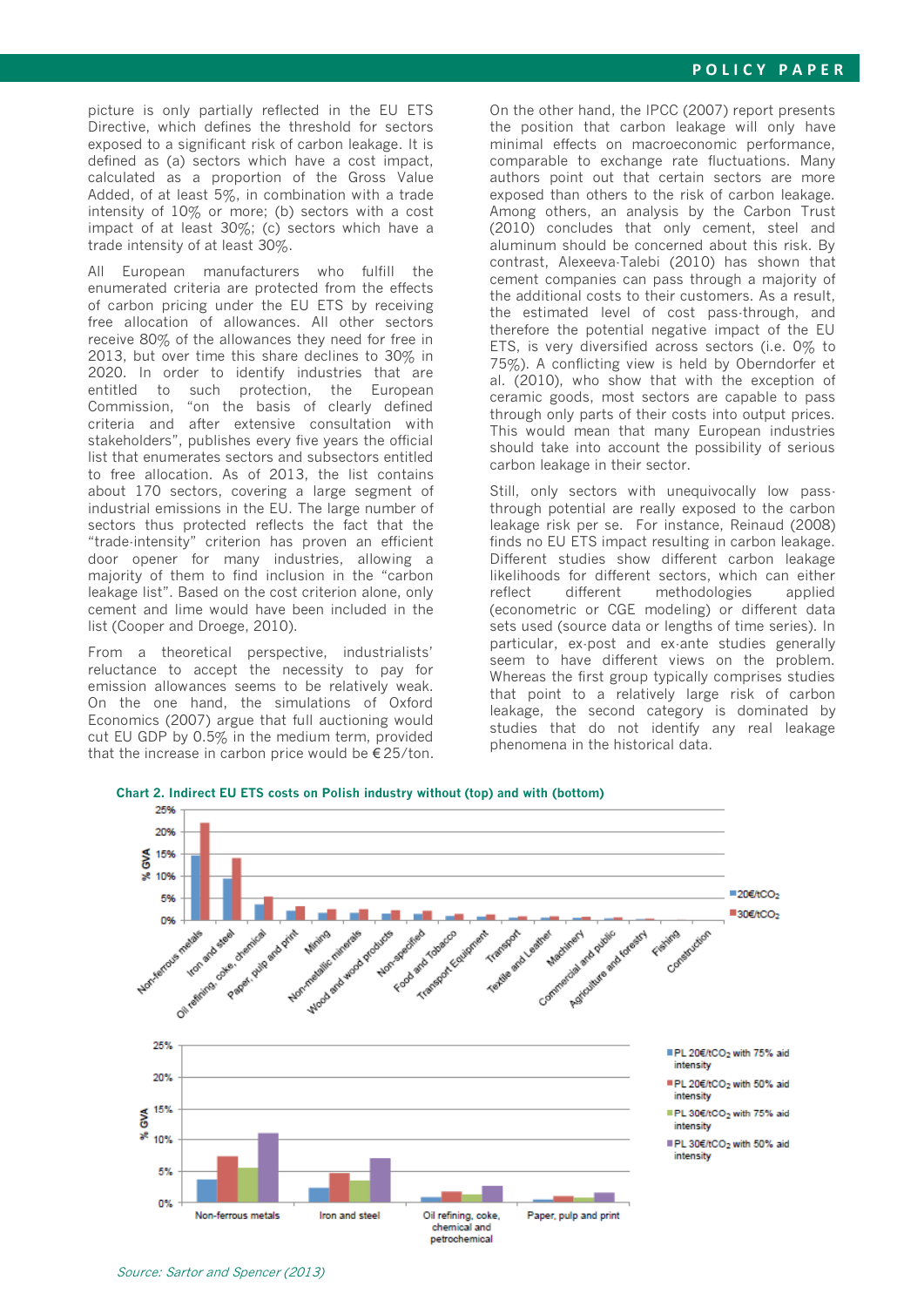Ex-ante CGE modeling exercises estimate the risk to be up to even 75% (Aichele and Felbermayr 2010) for sectors included in the EU ETS, but this number should be treated as an upper boundary conditional on a relatively high carbon price and no counteracting measures like border taxation (Ponssard and Walker, 2008); assuming the cost of allowances oscillates between 5 and 15 euros per tonne and European governments adopt measures to protect vulnerable sectors, the risk estimated with CGE modeling techniques is much smaller (2-10%), see Paltsev (2001), Sijm et al. (2004) and IPCC (2007). Moreover, ex-post modeling, usually done with econometric models, generally does not agree with the high estimates from the ex-ante studies. For instance, Sartor (2012) in his analysis of the aluminum industry argues that we cannot say conclusively whether the European carbon price has caused an increase in imports during the first six and a half years of the EU ETS. This type of econometric analysis is rather limited, however, due to the lack of suitable data and relatively short time series available. Consequently, conclusions derived through this method should be treated with care. In fact, Kuik and Gerlagh (2007) rightfully underline that carbon leakage may be offset in the data by another effect: the transfer and diffusion of environmentally sound technologies, which would cancel out the leakage pressure at the macroeconomic level.

## **Deindustrialization or Carbon Leakage Risk and its Consequences**

Carbon leakage is undesirable from the point of view of both industrial and climate policies. In the first case, policy makers fear the loss of jobs and GDP, in the second case they are concerned that the expected decrease in European GHG emissions is offset by a net increase benefiting climate

'freeriders' at the expense of EU members who have invested in long-term and sustainable development. Concerns related to loss of jobs, value added and taxes – although understandable from the perspective of policy makers – are not necessarily obvious from an economist's point of view. In fact, changes in the structure of production towards more environmentally sustainable products, improvements in the efficiency of resource use, as well as relying more on capital and skills than on labor, constitute dominant trends in the contemporary economy. In other words, all OECD countries have for some time observed trends in their sectoral compositions leading to declining employment in manufacturing and reallocation of employment to services, but also to much greater energy efficiency (Bukowski et. al. 2013).

At the same time, most industries do not automatically reduce the volume of their production. German steel industry serves as a good example, where, between 1970 and 2010, employment fell by 76 percent, while crude steel production remained at a more or less stable level and the production of rolled steel rose by 25%. The relative shift from labor and energy to more capitalintensive models of economic activity illustrates the rational behavior of managers that tend to prefer reducing labor expenditure than reallocating production to third countries with lower costs.

As explained by Bukowski and Sniegocki (2011), this phenomenon was particularly evident after the oil crisis in the mid-1970s, which sparked a major effort among heavy industries in the OECD countries to reduce their operating costs and keep their yields competitive on constantly changing global markets. In the context of the EU ETS, a major question relates to whether the expected rise in energy prices in the near future is going to spark a similar chain of economic restructuring and technological innovation in European industry as



100 80 60 40  $\overline{20}$  $\theta$ 1972 1977 1987 1987 1997 1997 2002 2007 Soviet Union/CIS **TISA** Japan Germany  $\blacksquare$  Poland

#### **Chart 3: Steel production (in tonnes, left) and share of energy efficient continious casting in steel production in selected coutries (1970-2010)**

Source: Bukowski, Sniegocki (2011)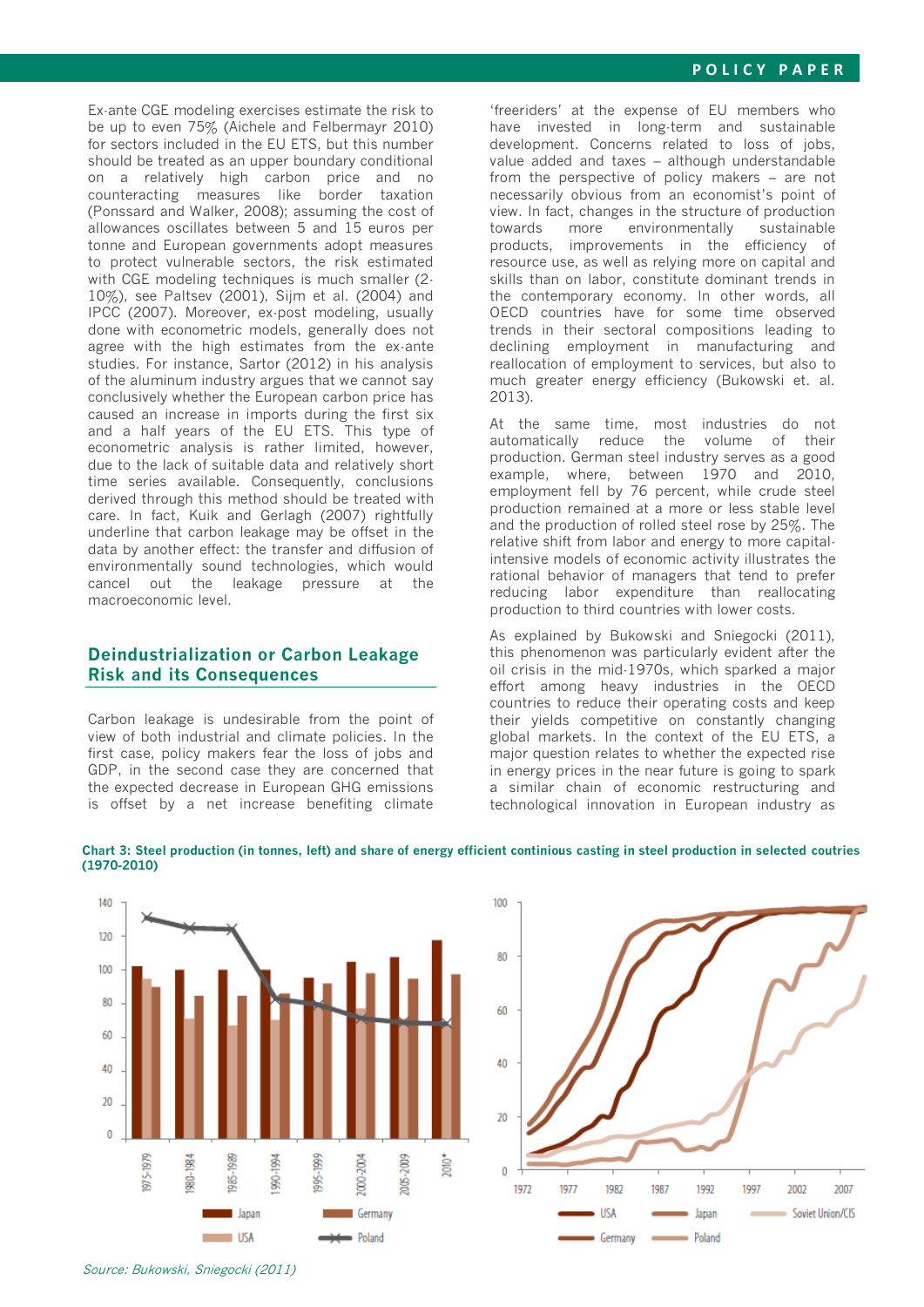### **P O L I C Y P A P E R**

that observed in the 1970s. If so, the risk of carbon leakage would be small; if not, the challenge to reconstruct industry fundamentals will be larger.

In this context, one should mention the so called 'shale gas revolution' that originated fairly recently in the United States. The unprecedented collapse of natural gas prices that occurred after 2008 has inspired many commentators to herald the dawn of a new era for American industry. This enthusiasm has not been reflected in economic reality, however. Although a small number of industries that heavily depend on gas prices have experienced a significant incentive to relocate their production to the U.S., the rest have not. In fact, most of the economic reasons behind the long-term de-industrialization trend in the U.S. – such as rapid total factor productivity (TFP) growth in manufacturing, globalization, and an economic incentive to specialize in highly valued services – have not establishments. If they prove to be more productive than before, the total level of wealth in the EU is likely to grow. If this is not the case, than limited growth dynamics in the new sectors would undermine the overall potential of the EU's productivity increase. Because operating margins in the industries that are the most likely to be at risk of carbon leakage are rather small, one can expect that any carbon leakage will at least be neutral for economic growth in Europe, if not even a catalyst of growth. This is not necessarily the case for emissions. Even if the European economy does not lose its global economic position due to carbon leakage, it may be confronted with larger global emissions.

This would occur if any relocation leads to a shift in production to countries with a less sustainable energy mix and poorer dominant production technology. Still, the risk of carbon leakage should



**Chart 4. Change of emission intensity from a given secor due to the hypothetical realocation of production from Poland to the third country** 

Source: CLEAN (Carbon Leakage Analysis) model developed by Aleksander Sniegocki (2012)

changed. In consequence, the gap between the relative role of industrial employment for Europe (in particular for Germany) and for the U.S. has even widened. Experiences gained during the last 40 years, when energy prices in Europe or Japan have regularly exceeded levels in the U.S., suggest that the factors underlying the international division of labor are very complex and should not be reduced to individual dimensions such as differences in the relative price of gas or oil on the regional markets.

Moreover, even if a given sector relocates outside the EU in order to avoid the burdens of climate policy, an overall economic evaluation of the macroeconomic consequences of the EU ETS will be difficult, given the relocation of labor and other production factors from closed factories to new

be negatively correlated with the chance of a global increase in emission as a consequence of such a move. In fact, if the power sector of a given country is dominated by coal, then the carbon price introduced by the EU ETS may generate a relatively strong relocation incentive. In such a case, however, the likelihood that the destination country will prove less favorable with respect to the share of coal in the energy mix is very small. In consequence, a large increase in global GHG emissions as a result of the European decision to unilaterally introduce an ETS is fairly unlikely. Carbon leakage therefore primarily poses an economic rather than an environmental risk. In Europe, two cases serve as useful examples: France and Poland. France's power sector is dominated by nuclear generation, and therefore a carbon leakage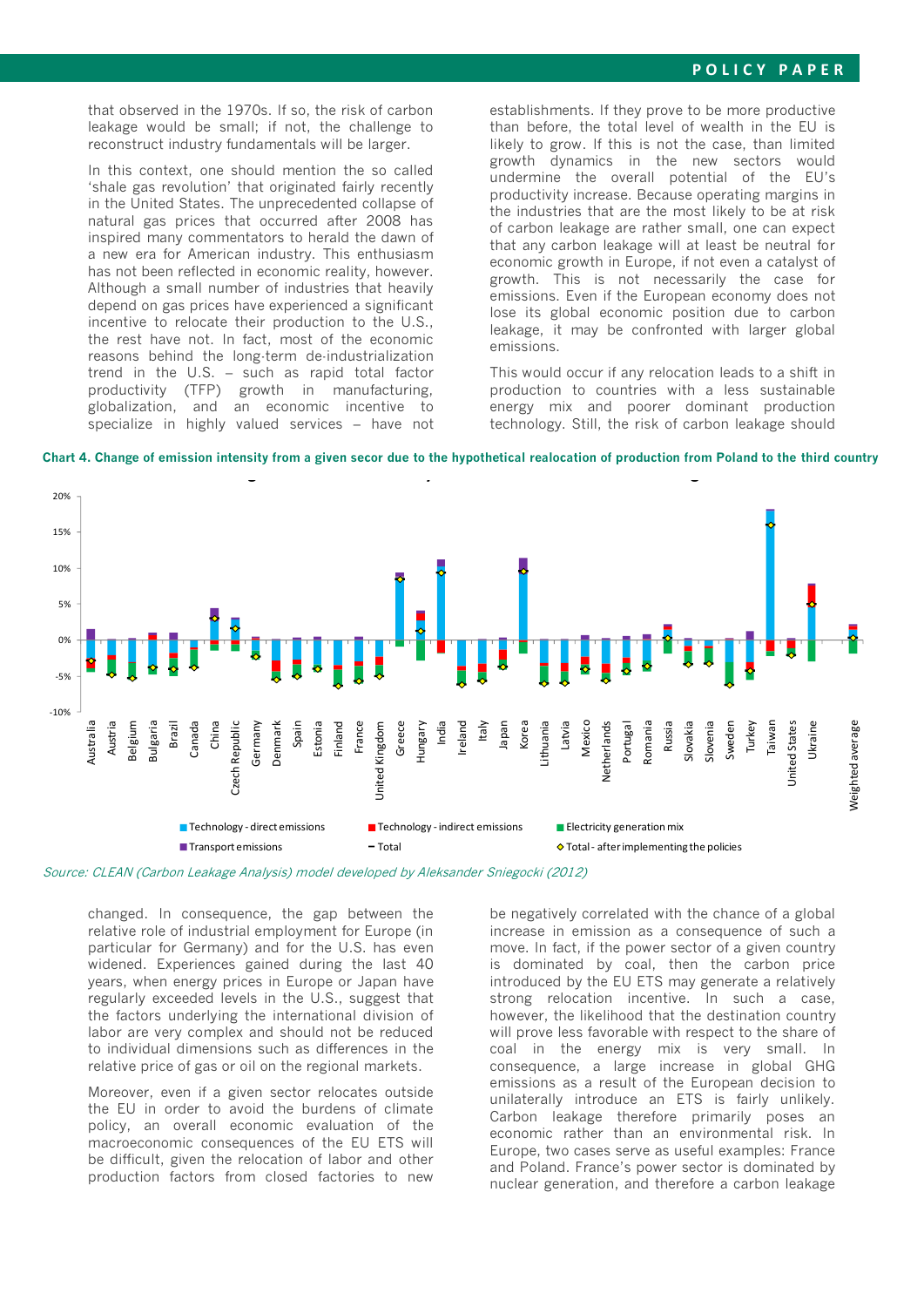risk induced by rising energy prices under the EU ETS is very unlikely. One the other hand, there is Poland, which is a global outlier with a 90% share of coal in the energy mix. Any hypothetical production relocation between these two countries should lead to a decline in global emissions, if anything.

## **Conclusions**

Summing up, we should underline that EU ETS is yet under development. It is therefore too early for policy makers and market participants to draw final conclusions from the experiences to date under the EU ETS regarding its impact on European industry and international competitiveness. In particular, expost econometric techniques are not very informative so far as the available datasets are rather small and the entire economy has witnessed a relatively slow evolution of the power system towards greater use of market instruments. The same can be said about ex-ante modeling exercises, which often try to base their conclusions on simplified assumptions that do not adequately reflect the real complexity of industrial processes and economic relations.

As the reasoning laid out in this briefing shows, however, the risk of carbon leakage arising from the EU ETS is probably limited for the time being, at least as long as energy prices remain low; it may rise gradually as energy intensive industries are increasingly exposed to the economic consequences of carbon pricing in the European Union. Member States that, like France or Sweden, have decarbonized their energy mixes in the past few decades have shielded their economies from potential negative impacts of the EU ETS on their

economies. At the same time, EU Members such as Poland, which seem to be more exposed to the risk of carbon leakage due to their unfavorable industrial structure, can still shield themselves from that risk relatively cheaply if they concentrate any policy efforts on the small group of most vulnerable manufacturing sectors while at the same time gradually adjusting the role of coal in the power generation mix in line with European climate policy goals.

Other industrial nations that are considering the introduction of an emission trading system as part of their climate policy should, however, observe the current Third Phase of the EU ETS carefully in order to understand the consequences of its near-term evolution. In particular, the ability of the ETS to trigger innovation and investments in energy efficiency in the most carbon- and energy-intensive industries should be observed. Also, the forthcoming revision of the list of European sectors that are exposed to the risk of carbon leakage may provide useful insights about the dominant competiveness concerns in Europe with respect to its climate policy targets.

Probably the most interesting questions that can be raised at the current outset of the Third Phase of the EU ETS relate to the perception of the system among EU Member States. If, in the near future, its evolving design takes into account the relatively large regional disparities within Europe with respect to the economic importance of carbon intensive sectors, this perception will probably improve and the experiences of the EU ETS will offer more useful insights to the rest of the world than it does at present, being – as it is – still an unfinished, and not fully mature, instrument of European climate policy.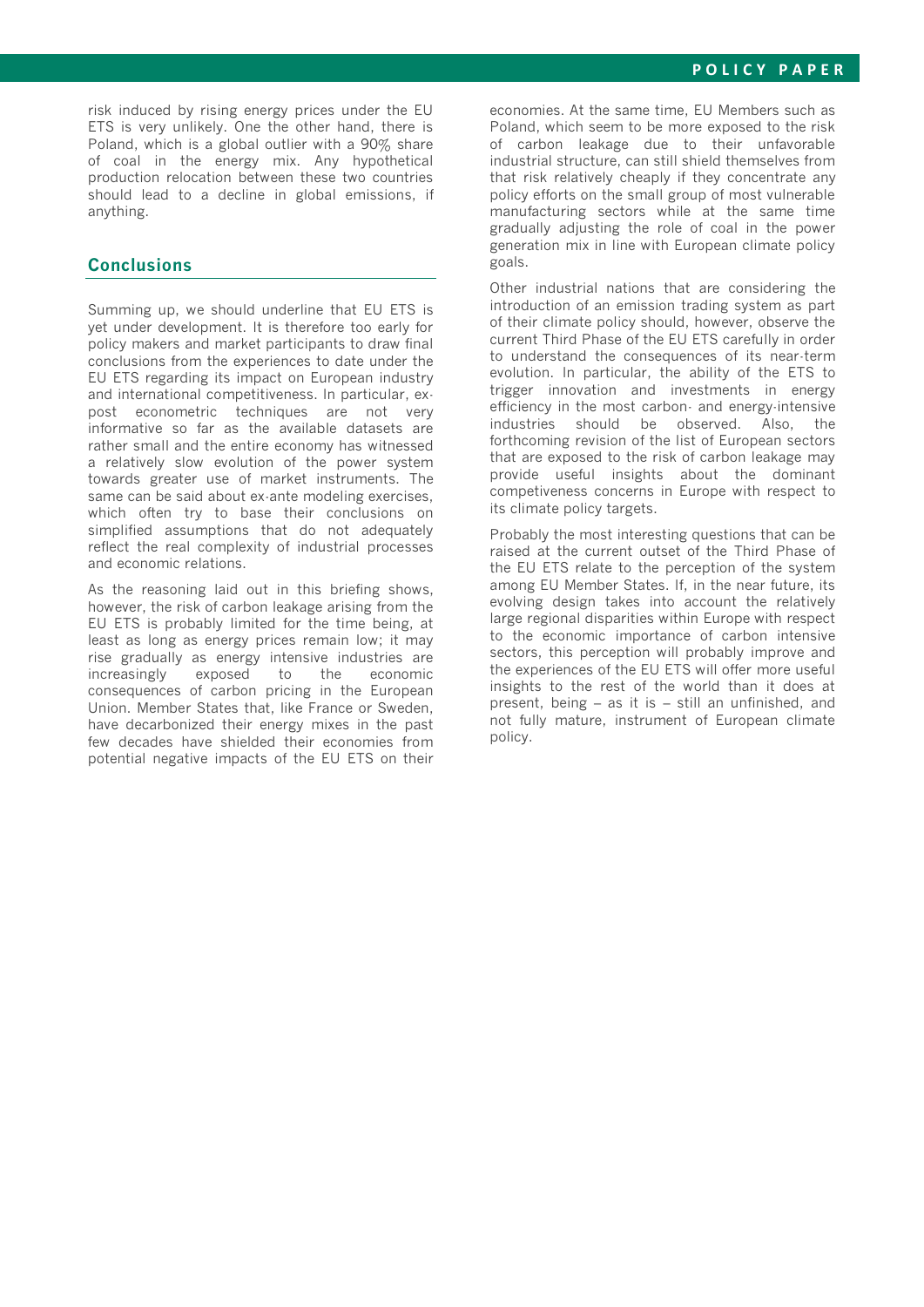### **References**

Alexeeva-Talebi, V. (2010), Cost Pass-Through in Strategic Oligopoly: Sectoral Evidence for the EU ETS. Discussion Paper No. 10-056. Centre for European Economic Research (ZEW), Mannheim

Bruyn de, S., Nelissen, D., and Koopman, M. (2013), Carbon leakage and the future of the EU ETS market: Impact of recent developments in the EU ETS on the list of sectors deemed to be exposed to carbon leakage. CE Delft, Delft

Bukowski, M., and Sniegocki, A., (2011), Regional dimension of globalisation, [in:] Employment in Poland 2010 – integration and globalization. IBS, Warsaw

Bukowski M. ed. (2013), 2050.pl – a road to the low-emission future. ISS, Warsaw.

Carbon\_Trust (2007), EU ETS impacts on profitability and trade: A sector by sector analysis. Carbon Trust, London.

Climate Strategies (2009), Tackling leakage in World of unequal carbon prices (project report). Climate Strategies, Cambridge

Cooper, S., and Droege, S. (2010), Tackling leakage in World of unequal carbon prices – a study for the Greens/EFA Group. Climate Strategies, Cambridge

CEMBUREAU (2013), Comments on the revision of the carbon leakage list, http://www.cembureau.eu/cembureau-responds-carbon-leakage-consultation

Droege, S. (2009), Carbon Leakage and the EU ETS: Sectors at risk and the international context of emissions trading, trade flows and climate policy. Climate Strategies, Cambridge

EURELECTRIC (2013), Comments on the revision of the carbon leakage list, A EURELECTRIC response paper

IPCC (2007), Climate Change 2007: Mitigation - Summary for Policymakers. Contribution of Working Group III to the Fourth Assessment Report of the Intergovernmental Panel on Climate Change. B. Metz, O. R. Davidson, P. R. Bosch, R. Dave and L. A. Meyer. Cambridge, U.K., Cambridge University Press: 1-24.

Korhola, E.R. (2013), http://www.korhola.com/lang/fi/2013/03/korhola-an-honest-look-at-the-factors-thatdisturb-the-ets-market-most-is-needed-backloading-is-not-the-answer-for-a-functioning-ets/

Kuik, O., and Gerlagh, R. (2007), Carbon leakage with international technology spillovers. Fondazione Eni Enrico Mattei, Venice

Kuik, O., and Hofkes M. (2010), Border adjustment for European emission trading: Competitiveness and carbon leakage. Energy Policy, Elsevier, Vol. 38(4), pp. 1741-1748

Neuhoff, K., and Schopp, A. (2013), The Role of Hedging in Carbon Markets. DIW, Berlin

Oberndorfer, U., et al (2010), Understanding the Competitiveness Implications of Future Phases of EU ETS on the Industry Sectors. Centre for European Economic Research (ZEW), Mannheim

Oxford\_Economics (2007), Report on modeling the macroeconomic competitiveness impacts of EU climate change policy. Oxford Economics, London

Ponssard, J.P., and Walker, N. (2008), EU Emissions Trading and the cement sector: a spatial competition analysis, Climate Policy, Elsevier, Vol. 8, pp. 467-493

Reinaud, J. (2008), Issues behind competitiveness and carbon leakage: Focus on Heavy Industry. OECD/IEA, Paris

Sartor, O. (2012), Carbon leakage in the Primary Aluminium Sector: What evidence after 6 ½ years of the EU ETS? CDC Climate Research, Paris

Sartor, O., and Spencer, T. (2013), An Empirical Assessment of the Risk of Carbon Leakage in Poland. IDDRI, Paris

Sato, M., Neuhoff, K., Graichen, V., Schumacher, K., and Matthes, F. (2013), Sectors under scrutiny – Evaluation of indicators to assess the risk of carbon leakage in the UK and Germany. Centre for Climate Change Economics and Policy

Zachmann, G. (2013), You'd better bet on the ETS. Breugel, Brussels